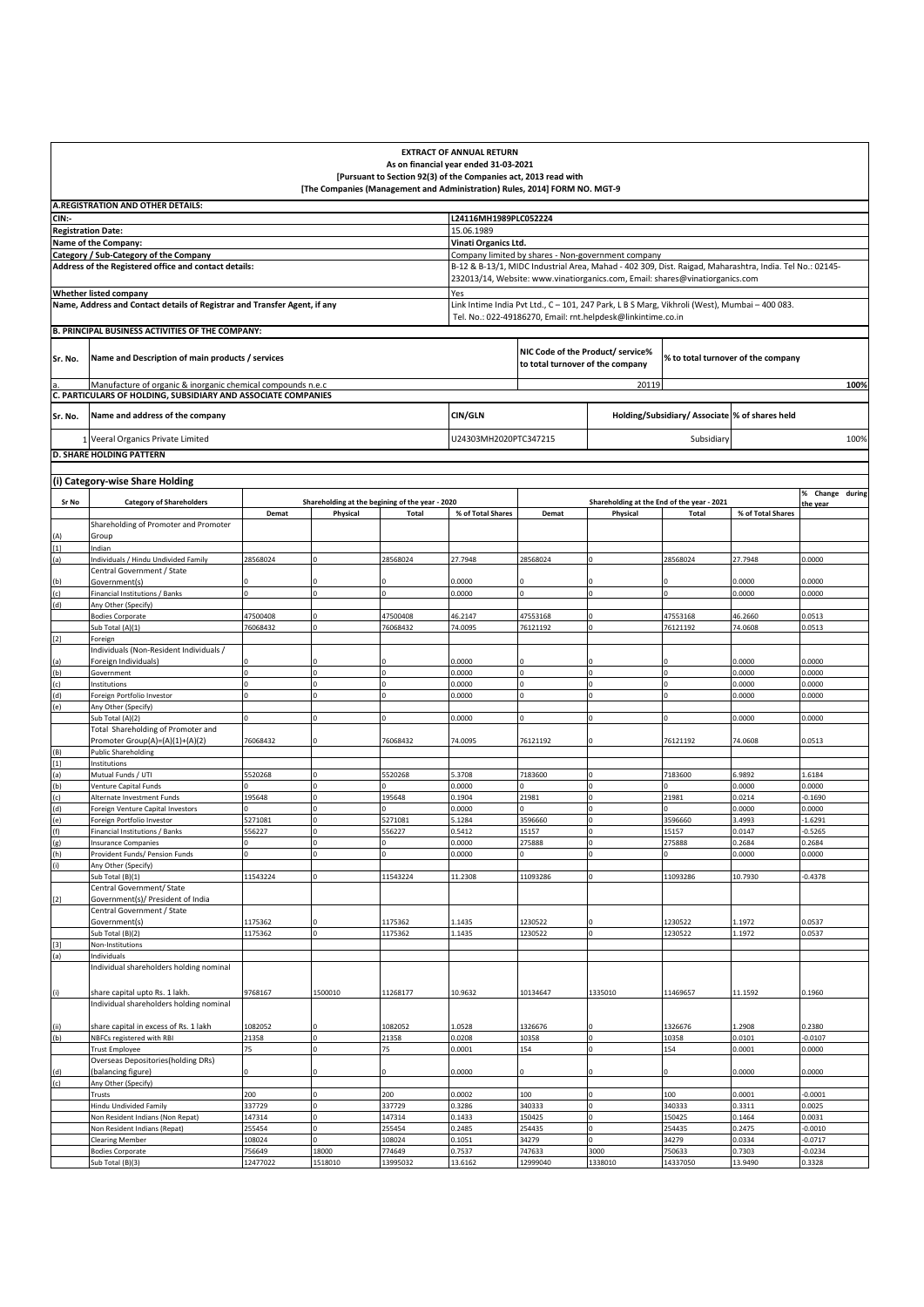|                | <b>Total Public</b>                               |           |         |                   |                                                 |                                                        |                                                                   |                                            |                          |                                       |
|----------------|---------------------------------------------------|-----------|---------|-------------------|-------------------------------------------------|--------------------------------------------------------|-------------------------------------------------------------------|--------------------------------------------|--------------------------|---------------------------------------|
|                | Shareholding(B)=(B)(1)+(B)(2)+(B)(3)              | 25195608  | 1518010 | 26713618          | 25.9905                                         | 25322848                                               | 1338010                                                           | 26660858                                   | 25.9392                  | $-0.0513$                             |
|                | Total (A)+(B)                                     | 101264040 | 1518010 | 102782050         | 100.0000                                        | 101444040                                              | 1338010                                                           | 102782050                                  | 100.0000                 | 0.0000                                |
|                |                                                   |           |         |                   |                                                 |                                                        |                                                                   |                                            |                          |                                       |
| (C)            | Non Promoter - Non Public                         |           |         |                   |                                                 |                                                        |                                                                   |                                            |                          |                                       |
|                | (C1) Shares Underlying DRs                        |           |         |                   |                                                 |                                                        |                                                                   |                                            |                          |                                       |
| $[1]$          | Custodian/DR Holder                               |           |         |                   | 0.0000                                          |                                                        |                                                                   |                                            | 0.0000                   | 0.0000                                |
|                | (C2) Shares Held By Employee Trust                |           |         |                   |                                                 |                                                        |                                                                   |                                            |                          |                                       |
|                |                                                   |           |         |                   |                                                 |                                                        |                                                                   |                                            |                          |                                       |
|                | Employee Benefit Trust (under SEBI (Share         |           |         |                   |                                                 |                                                        |                                                                   |                                            |                          |                                       |
|                | based Employee Benefit) Regulations,              |           |         |                   |                                                 |                                                        |                                                                   |                                            |                          |                                       |
| $[2]$          | 2014)                                             |           |         |                   | 0.0000                                          |                                                        |                                                                   |                                            | 0.0000                   | 0.0000                                |
|                | Total $(A)+(B)+(C)$                               | 101264040 | 1518010 | 102782050         | 100.0000                                        | 101444040                                              | 1338010                                                           | 102782050                                  | 100.0000                 |                                       |
|                |                                                   |           |         |                   |                                                 |                                                        |                                                                   |                                            |                          |                                       |
|                |                                                   |           |         |                   |                                                 |                                                        |                                                                   |                                            |                          |                                       |
|                | (ii) Shareholding of Promoters                    |           |         |                   |                                                 |                                                        |                                                                   |                                            |                          |                                       |
| Sr No          | <b>Shareholder's Name</b>                         |           |         |                   | Shareholding at the begining of the year - 2020 |                                                        |                                                                   | Shareholding at the End of the year - 2021 |                          |                                       |
|                |                                                   |           |         | No of Shares Held |                                                 | % of the Total of %of Shares Pledged No of Shares Held |                                                                   | % of the Total of %                        | Shares %<br>of           | change<br>in                          |
|                |                                                   |           |         |                   |                                                 |                                                        |                                                                   |                                            |                          |                                       |
|                |                                                   |           |         |                   | the Company                                     | /encumbered<br>to                                      |                                                                   | the Company                                | Pledged                  | shareholding                          |
|                |                                                   |           |         |                   |                                                 | total shares                                           |                                                                   |                                            | /encumbered              | to during the year                    |
|                |                                                   |           |         |                   |                                                 |                                                        |                                                                   |                                            | total shares             |                                       |
|                | SUCHIR CHEMICALS PRIVATE LIMITED                  |           |         | 47500408          | 46.2147                                         | $\mathbf 0$                                            | 47553168                                                          | 46.266                                     | $\mathbf 0$              | 0.0513                                |
|                | <b>VINOD SARAF</b>                                |           |         | 13900582          | 13.5243                                         | $\mathbf 0$                                            | 13900582                                                          | 13.5243                                    | $\mathbf 0$              | $\,0\,$                               |
|                | <b>KAVITA SARAF</b>                               |           |         | 12414456          | 12.0784                                         | $\mathbf 0$                                            | 12414456                                                          | 12.0784                                    | $\mathbf 0$              | $\mathbf 0$                           |
|                | VINATI SARAF MUTREJA                              |           |         | 1210620           | 1.1779                                          | $\mathbf 0$                                            |                                                                   | 1.1779                                     |                          | $\mathsf 0$                           |
|                |                                                   |           |         |                   |                                                 |                                                        | 1210620                                                           |                                            | $\mathbf 0$              |                                       |
|                | <b>VIRAL SARAF MITTAL</b>                         |           |         | 1042366           | 1.0142                                          | $\mathbf 0$                                            | 1042366                                                           | 1.0142                                     | $\mathbf 0$              | $\mathbf 0$                           |
|                | <b>Total</b>                                      |           |         | 7606843           | 74.0095                                         | $\mathbf 0$                                            | 76121192                                                          | 74.0608                                    | $\mathbf 0$              | 0.0513                                |
|                |                                                   |           |         |                   |                                                 |                                                        |                                                                   |                                            |                          |                                       |
|                |                                                   |           |         |                   |                                                 |                                                        |                                                                   |                                            |                          |                                       |
|                | (iii) Change in Promoters Shareholding            |           |         |                   |                                                 |                                                        |                                                                   |                                            |                          |                                       |
|                |                                                   |           |         |                   |                                                 |                                                        | Shareholding at the beginning of the Transactions during the year |                                            |                          | Cumulative Shareholding at the end of |
| Sr No          |                                                   |           |         |                   | ear - 2020                                      |                                                        |                                                                   |                                            | the year - 2021          |                                       |
|                |                                                   |           |         |                   | <b>SHARES %</b><br>NO.OF                        | OF<br><b>TOTAL DATE</b>                                |                                                                   | OF NO. OF SHARES                           | NO OF SHARES %           | OF<br><b>TOTAL</b>                    |
|                |                                                   |           |         |                   | <b>HELD</b>                                     | SHARES OF THE TRANSACTION                              |                                                                   |                                            | <b>HELD</b>              | SHARES OF THE                         |
|                | Name & Type of Transaction                        |           |         |                   |                                                 | COMPANY                                                |                                                                   |                                            |                          | COMPANY                               |
|                | SUCHIR CHEMICALS PRIVATE LIMITED                  |           |         |                   | 47540253                                        | 46.2535                                                |                                                                   |                                            | 47540253                 | 46.2535                               |
|                | Transfer                                          |           |         |                   |                                                 |                                                        | 10 Apr 2020                                                       | 12915                                      | 47553168                 | 46.2660                               |
|                |                                                   |           |         |                   |                                                 |                                                        |                                                                   |                                            |                          |                                       |
|                | AT THE END OF THE YEAR                            |           |         |                   |                                                 |                                                        |                                                                   |                                            | 47553168                 | 46.2660                               |
|                | VINOD SARAF                                       |           |         |                   | 13900582                                        | 13.5243                                                |                                                                   |                                            | 13900582                 | 13.5243                               |
|                | AT THE END OF THE YEAR                            |           |         |                   |                                                 |                                                        |                                                                   |                                            | 13900582                 | 13.5243                               |
|                | KAVITA SARAF                                      |           |         |                   | 12414456                                        | 12.0784                                                |                                                                   |                                            | 12414456                 | 12.0784                               |
|                |                                                   |           |         |                   |                                                 |                                                        |                                                                   |                                            |                          |                                       |
|                | AT THE END OF THE YEAR                            |           |         |                   |                                                 |                                                        |                                                                   |                                            | 12414456                 | 12.0784                               |
|                | VINATI SARAF MUTREJA                              |           |         |                   | 1210620                                         | 1.1779                                                 |                                                                   |                                            | 1210620                  | 1.1779                                |
|                | AT THE END OF THE YEAR                            |           |         |                   |                                                 |                                                        |                                                                   |                                            | 1210620                  | 1.1779                                |
|                | <b>VIRAL SARAF MITTAL</b>                         |           |         |                   | 1042366                                         | 1.0142                                                 |                                                                   |                                            | 1042366                  | 1.0142                                |
|                | AT THE END OF THE YEAR                            |           |         |                   |                                                 |                                                        |                                                                   |                                            | 1042366                  | 1.0142                                |
|                |                                                   |           |         |                   |                                                 |                                                        |                                                                   |                                            |                          |                                       |
|                |                                                   |           |         |                   |                                                 |                                                        |                                                                   |                                            |                          |                                       |
|                | (iv) Shareholding Pattern of top ten Shareholders |           |         |                   |                                                 |                                                        |                                                                   |                                            |                          |                                       |
|                |                                                   |           |         |                   |                                                 |                                                        | Shareholding at the beginning of the Transactions during the year |                                            |                          | Cumulative Shareholding at the end of |
|                |                                                   |           |         |                   |                                                 |                                                        |                                                                   |                                            |                          |                                       |
|                |                                                   |           |         |                   |                                                 |                                                        |                                                                   |                                            |                          |                                       |
| Sr No          |                                                   |           |         |                   | year - 2020                                     |                                                        |                                                                   |                                            | the year - 2021          |                                       |
|                | Name & Type of Transaction                        |           |         |                   | NO.OF<br><b>SHARES</b> %                        | OF<br><b>TOTAL DATE</b>                                |                                                                   | OF NO. OF SHARES                           | NO OF<br><b>SHARES %</b> | OF<br><b>TOTAL</b>                    |
|                |                                                   |           |         |                   | HELD                                            | SHARES OF THE TRANSACTION                              |                                                                   |                                            | <b>HELD</b>              | SHARES OF THE                         |
|                |                                                   |           |         |                   |                                                 | COMPANY                                                |                                                                   |                                            |                          | <b>COMPANY</b>                        |
| $\mathbf{1}$   | MIRAE ASSET EMERGING BLUECHIP FUND                |           |         |                   | 2754151                                         | 2.6796                                                 |                                                                   |                                            | 2754151                  | 2.6796                                |
|                |                                                   |           |         |                   |                                                 |                                                        |                                                                   |                                            |                          |                                       |
|                | Transfer                                          |           |         |                   |                                                 |                                                        | 03 Apr 2020                                                       | 5355                                       | 2759506                  | 2.6848                                |
|                | Transfer                                          |           |         |                   |                                                 |                                                        | 10 Apr 2020                                                       | 60000                                      | 2819506                  | 2.7432                                |
|                | Transfer                                          |           |         |                   |                                                 |                                                        | 01 May 2020                                                       | (9000)                                     | 2810506                  | 2.7344                                |
|                | Transfer                                          |           |         |                   |                                                 |                                                        | 08 May 2020                                                       | 1750                                       | 2812256                  | 2.7361                                |
|                |                                                   |           |         |                   |                                                 |                                                        |                                                                   |                                            |                          |                                       |
|                | Transfer                                          |           |         |                   |                                                 |                                                        | 22 May 2020                                                       | 547                                        | 2812803                  | 2.7367                                |
|                | Transfer                                          |           |         |                   |                                                 |                                                        | 05 Jun 2020                                                       | 3582                                       | 2816385                  | 2.7402                                |
|                | Transfer                                          |           |         |                   |                                                 |                                                        | 03 Jul 2020                                                       | 106000                                     | 2922385                  | 2.8433                                |
|                | Transfer                                          |           |         |                   |                                                 |                                                        | 24 Jul 2020                                                       | 8090                                       | 2930475                  | 2.8512                                |
|                | Transfer                                          |           |         |                   |                                                 |                                                        | 07 Aug 2020                                                       | 13415                                      | 2943890                  | 2.8642                                |
|                |                                                   |           |         |                   |                                                 |                                                        |                                                                   |                                            |                          |                                       |
|                | Transfer                                          |           |         |                   |                                                 |                                                        | 14 Aug 2020                                                       | (2256)                                     | 2941634                  | 2.8620                                |
|                | Transfer                                          |           |         |                   |                                                 |                                                        | 11 Sep 2020                                                       | 129100                                     | 3070734                  | .9876                                 |
|                | Transfer                                          |           |         |                   |                                                 |                                                        | 18 Sep 2020                                                       | <b>58000</b>                               | 3138734                  | 3.0538                                |
|                | Transfer                                          |           |         |                   |                                                 |                                                        | 25 Sep 2020                                                       | (175000)                                   | 2963734                  | 2.8835                                |
|                | Transfer                                          |           |         |                   |                                                 |                                                        | 16 Oct 2020                                                       | 13517                                      | 2977251                  | .8967                                 |
|                |                                                   |           |         |                   |                                                 |                                                        |                                                                   |                                            |                          |                                       |
|                | Transfer                                          |           |         |                   |                                                 |                                                        | 31 Dec 2020                                                       | 1300                                       | 2978551                  | 2.8979                                |
|                | Transfer                                          |           |         |                   |                                                 |                                                        | 08 Jan 2021                                                       | 137070                                     | 3115621                  | 3.0313                                |
|                | Transfer                                          |           |         |                   |                                                 |                                                        | 15 Jan 2021                                                       | 5000                                       | 3120621                  | 3.0362                                |
|                | Transfer                                          |           |         |                   |                                                 |                                                        | 22 Jan 2021                                                       | 59985                                      | 3180606                  | 3.0945                                |
|                | Transfer                                          |           |         |                   |                                                 |                                                        | 29 Jan 2021                                                       | 2293                                       | 3182899                  | 3.0967                                |
|                | Transfer                                          |           |         |                   |                                                 |                                                        | 05 Feb 2021                                                       | 95864                                      | 3278763                  | 3.1900                                |
|                |                                                   |           |         |                   |                                                 |                                                        |                                                                   |                                            |                          |                                       |
|                | Transfer                                          |           |         |                   |                                                 |                                                        | 12 Feb 2021                                                       | 70000                                      | 3348763                  | 3.2581                                |
|                | AT THE END OF THE YEAR                            |           |         |                   |                                                 |                                                        |                                                                   |                                            | 3348763                  | 3.2581                                |
| $\overline{2}$ | ITPL - INVESCO INDIA GROWTH FUND                  |           |         |                   | 968892                                          | 0.9427                                                 |                                                                   |                                            | 968892                   | 0.9427                                |
|                | Transfer                                          |           |         |                   |                                                 |                                                        | 03 Apr 2020                                                       | 10400                                      | 979292                   | 0.9528                                |
|                | Transfer                                          |           |         |                   |                                                 |                                                        | 10 Apr 2020                                                       | 47892                                      | 1027184                  | 0.9994                                |
|                |                                                   |           |         |                   |                                                 |                                                        |                                                                   |                                            |                          |                                       |
|                | Transfer                                          |           |         |                   |                                                 |                                                        | 17 Apr 2020                                                       | (1444)                                     | 1025740                  | 0.9980                                |
|                | Transfer                                          |           |         |                   |                                                 |                                                        | 01 May 2020                                                       | 5740                                       | 1031480                  | 1.0036                                |
|                | Transfer                                          |           |         |                   |                                                 |                                                        | 08 May 2020                                                       | 1339                                       | 1032819                  | 1.0049                                |
|                | Transfer                                          |           |         |                   |                                                 |                                                        | 15 May 2020                                                       | 22412                                      | 1055231                  | 1.0267                                |
|                | Transfer                                          |           |         |                   |                                                 |                                                        |                                                                   | 19826                                      | 1075057                  | .0460                                 |
|                |                                                   |           |         |                   |                                                 |                                                        | 22 May 2020                                                       |                                            |                          |                                       |
|                | Transfer                                          |           |         |                   |                                                 |                                                        | 29 May 2020                                                       | 4788                                       | 1079845                  | .0506                                 |
|                | Transfer                                          |           |         |                   |                                                 |                                                        | 19 Jun 2020                                                       | 14499                                      | 1094344                  | .0647                                 |
|                | Transfer                                          |           |         |                   |                                                 |                                                        | 26 Jun 2020                                                       | (1302)                                     | 1093042                  | 1.0635                                |
|                | Transfer                                          |           |         |                   |                                                 |                                                        | 03 Jul 2020                                                       | (245)                                      | 1092797                  | 1.0632                                |
|                |                                                   |           |         |                   |                                                 |                                                        |                                                                   |                                            |                          |                                       |
|                | Transfer                                          |           |         |                   |                                                 |                                                        | 10 Jul 2020                                                       | 23102                                      | 1115899                  | 1.0857                                |
|                | Transfer                                          |           |         |                   |                                                 |                                                        | 17 Jul 2020                                                       | 76065                                      | 1191964                  | 1.597                                 |
|                | Transfer                                          |           |         |                   |                                                 |                                                        | 31 Jul 2020                                                       | 21671                                      | 1213635                  | 1.1808                                |
|                | Transfer                                          |           |         |                   |                                                 |                                                        | 07 Aug 2020                                                       | 5113                                       | 1218748                  | 1.1858                                |
|                | Transfer                                          |           |         |                   |                                                 |                                                        | 28 Aug 2020                                                       | (4788)                                     | 1213960                  | 1.1811                                |
|                |                                                   |           |         |                   |                                                 |                                                        |                                                                   |                                            |                          |                                       |
|                | Transfer                                          |           |         |                   |                                                 |                                                        | 18 Sep 2020                                                       | 60522                                      | 1274482                  | .2400                                 |
|                | Transfer<br>Transfer                              |           |         |                   |                                                 |                                                        | 25 Sep 2020<br>30 Sep 2020                                        | (20804)<br>(1236)                          | 1253678<br>1252442       | 1.2197<br>1.2185                      |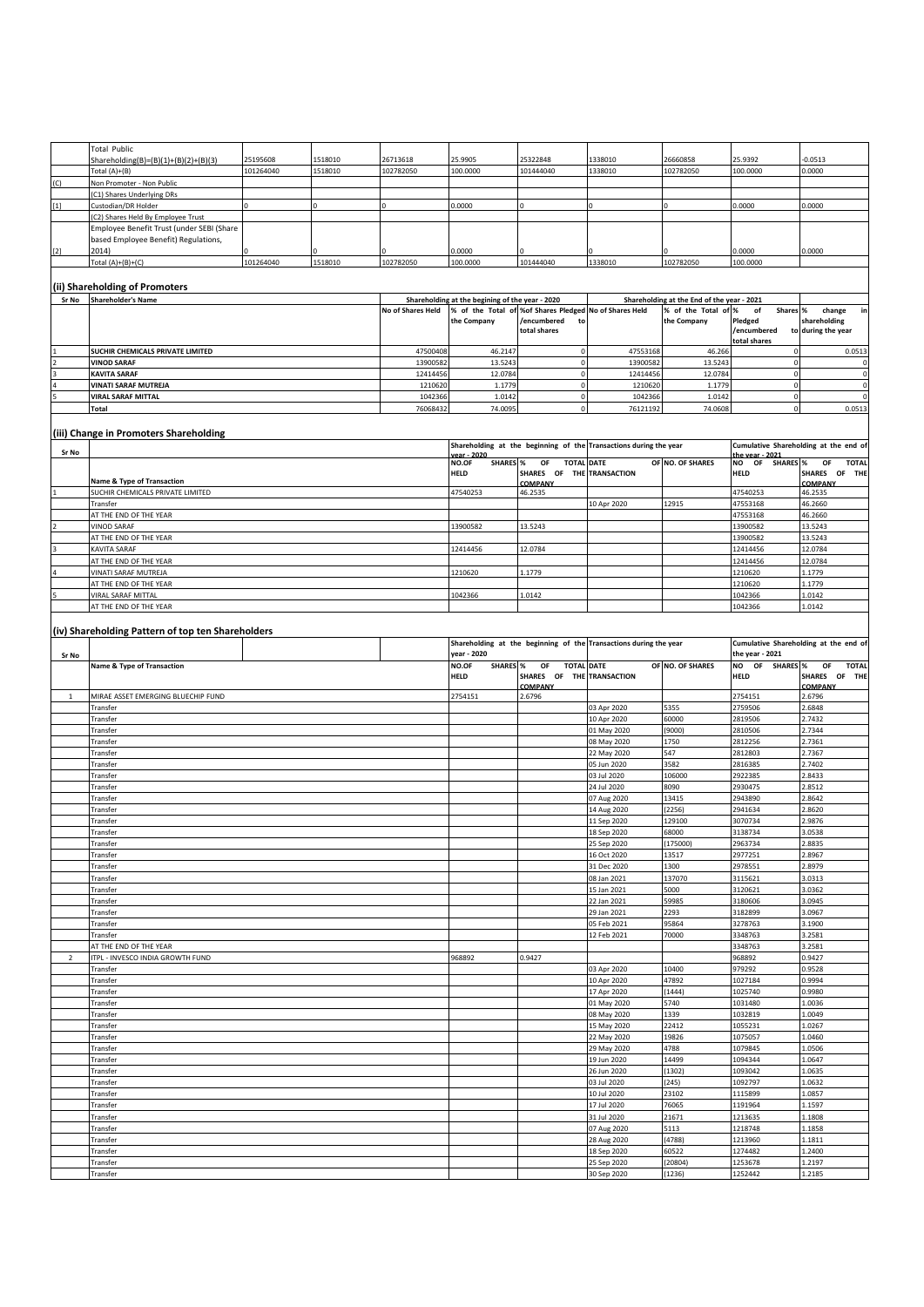|                  | Transfer                                                                                           |             |        | 09 Oct 2020 | (655)   | 1251787 | 1.2179 |
|------------------|----------------------------------------------------------------------------------------------------|-------------|--------|-------------|---------|---------|--------|
|                  | Transfer                                                                                           |             |        | 16 Oct 2020 | (2849)  | 1248938 | .2151  |
|                  | Transfer                                                                                           |             |        | 13 Nov 2020 | (467)   | 1248471 | 1.2147 |
|                  | Transfer                                                                                           |             |        | 27 Nov 2020 | (3188)  | 1245283 | 1.2116 |
|                  | Transfer                                                                                           |             |        | 11 Dec 2020 | (5750)  | 1239533 | 1.2060 |
|                  | Transfer                                                                                           |             |        | 18 Dec 2020 | 37210   | 1276743 | 1.2422 |
|                  | Transfer                                                                                           |             |        | 25 Dec 2020 | 79412   | 1356155 | .3194  |
|                  | Transfer                                                                                           |             |        | 31 Dec 2020 | 683     | 1356838 | 1.3201 |
|                  |                                                                                                    |             |        |             | 64433   |         |        |
|                  | Transfer                                                                                           |             |        | 15 Jan 2021 |         | 1421271 | .3828  |
|                  | Transfer                                                                                           |             |        | 05 Feb 2021 | 3909    | 1425180 | .3866  |
|                  | Transfer                                                                                           |             |        | 12 Feb 2021 | 108869  | 1534049 | .4925  |
|                  | Transfer                                                                                           |             |        | 19 Feb 2021 | 104803  | 1638852 | .5945  |
|                  | Transfer                                                                                           |             |        | 26 Feb 2021 | 21787   | 1660639 | 1.6157 |
|                  | Transfer                                                                                           |             |        | 05 Mar 2021 | 28771   | 1689410 | 1.6437 |
|                  | Transfer                                                                                           |             |        | 26 Mar 2021 | 18339   | 1707749 | 1.6615 |
|                  | Transfer                                                                                           |             |        | 31 Mar 2021 | 11579   | 1719328 | .6728  |
|                  | AT THE END OF THE YEAR                                                                             |             |        |             |         | 1719328 | 1.6728 |
|                  |                                                                                                    |             |        |             |         |         |        |
| 3                | INVESTOR EDUCATION AND PROTECTION FUND AUTHORITY MINISTRY OF CORPORATE AFFAIRS                     | 1175362     | 1.1435 |             |         | 1175362 | 1.1435 |
|                  | Transfer                                                                                           |             |        | 22 May 2020 | (750)   | 1174612 | 1.1428 |
|                  | Transfer                                                                                           |             |        | 12 Jun 2020 | (2250)  | 1172362 | 1.1406 |
|                  | Transfer                                                                                           |             |        | 24 Jul 2020 | (2250)  | 1170112 | 1.1384 |
|                  | Transfer                                                                                           |             |        | 28 Aug 2020 | (750)   | 1169362 | 1.1377 |
|                  | Transfer                                                                                           |             |        | 18 Sep 2020 | (1500)  | 1167862 | 1.1363 |
|                  | Transfer                                                                                           |             |        | 09 Oct 2020 | 84510   | 1252372 | L.2185 |
|                  | Transfer                                                                                           |             |        | 25 Dec 2020 | (100)   | 1252272 | 1.2184 |
|                  | Transfer                                                                                           |             |        | 15 Jan 2021 | (750)   | 1251522 | 1.2176 |
|                  | Transfer                                                                                           |             |        | 29 Jan 2021 | (1500)  | 1250022 | L.2162 |
|                  |                                                                                                    |             |        |             |         |         | 1.2147 |
|                  | Transfer                                                                                           |             |        | 19 Feb 2021 | (1500)  | 1248522 |        |
|                  | Transfer                                                                                           |             |        | 26 Feb 2021 | (1500)  | 1247022 | 1.2133 |
|                  | Transfer                                                                                           |             |        | 05 Mar 2021 | (1500)  | 1245522 | 1.2118 |
|                  | Transfer                                                                                           |             |        | 19 Mar 2021 | (7500)  | 1238022 | 1.2045 |
|                  | Transfer                                                                                           |             |        | 26 Mar 2021 | (6000)  | 1232022 | 1.1987 |
|                  | Transfer                                                                                           |             |        | 31 Mar 2021 | (1500)  | 1230522 | 1.1972 |
|                  | AT THE END OF THE YEAR                                                                             |             |        |             |         | 1230522 | 1.1972 |
| 4                | CANARA ROBECO MUTUAL FUND A/C CANARA ROBECO EMERGING EQUITIES                                      | $\mathbf 0$ | 0.0000 |             |         |         | 0.0000 |
|                  | Transfer                                                                                           |             |        | 10 Apr 2020 | 19500   | 19500   | 0.0190 |
|                  | Transfer                                                                                           |             |        | 17 Apr 2020 | 8800    | 28300   | 0.0275 |
|                  |                                                                                                    |             |        | 19 Jun 2020 |         | 55300   | 0.0538 |
|                  | Transfer                                                                                           |             |        |             | 27000   |         |        |
|                  | Transfer                                                                                           |             |        | 18 Sep 2020 | 180000  | 235300  | 0.2289 |
|                  | Transfer                                                                                           |             |        | 25 Sep 2020 | 377731  | 613031  | 0.5964 |
|                  | Transfer                                                                                           |             |        | 30 Sep 2020 | 15000   | 628031  | 0.6110 |
|                  | Transfer                                                                                           |             |        | 23 Oct 2020 | 75000   | 703031  | 0.6840 |
|                  | Transfer                                                                                           |             |        | 30 Oct 2020 | 10500   | 713531  | 0.6942 |
|                  | Transfer                                                                                           |             |        | 06 Nov 2020 | 50000   | 763531  | 0.7429 |
|                  | Transfer                                                                                           |             |        | 13 Nov 2020 | 25000   | 788531  | 0.7672 |
|                  | Transfer                                                                                           |             |        | 27 Nov 2020 | 68197   | 856728  | 0.8335 |
|                  | Transfer                                                                                           |             |        | 04 Dec 2020 | 50000   | 906728  | 0.8822 |
|                  |                                                                                                    |             |        |             | 5000    |         | 0.8870 |
|                  | Transfer                                                                                           |             |        | 31 Dec 2020 |         | 911728  |        |
|                  | Transfer                                                                                           |             |        | 05 Feb 2021 | (20000) | 891728  | 0.8676 |
|                  | Transfer                                                                                           |             |        | 12 Feb 2021 | (72719) | 819009  | 0.7968 |
|                  | Transfer                                                                                           |             |        | 26 Feb 2021 | (11563) | 807446  | 0.7856 |
|                  | Transfer                                                                                           |             |        | 05 Mar 2021 | 14000   | 821446  | 0.7992 |
|                  | Transfer                                                                                           |             |        | 26 Mar 2021 | 10000   | 831446  | 0.8089 |
|                  | AT THE END OF THE YEAR                                                                             |             |        |             |         | 831446  | 0.8089 |
| 5                | GOLDMAN SACHS INDIA LIMITED                                                                        | 851427      | 0.8284 |             |         | 851427  | 0.8284 |
|                  | Transfer                                                                                           |             |        | 26 Jun 2020 | (14738) | 836689  | 0.8140 |
|                  | Transfer                                                                                           |             |        | 03 Jul 2020 | (78997) | 757692  | 0.7372 |
|                  |                                                                                                    |             |        |             |         |         |        |
|                  | Transfer                                                                                           |             |        | 31 Jul 2020 | (20505) | 737187  | 0.7172 |
|                  | Transfer                                                                                           |             |        | 23 Oct 2020 | (75235) | 661952  | 0.6440 |
|                  | Transfer                                                                                           |             |        | 06 Nov 2020 | (14113) | 647839  | 0.6303 |
|                  | AT THE END OF THE YEAR                                                                             |             |        |             |         | 647839  | 0.6303 |
| 6                | . AND T MUTUAL FUND TRUSTEE LTD-L AND T MID CAP FUND                                               | 556118      | 0.5411 |             |         | 556118  | 0.5411 |
|                  | Transfer                                                                                           |             |        | 22 Jan 2021 | (76246) | 479872  | 0.4669 |
|                  | Transfer                                                                                           |             |        | 05 Feb 2021 | (10609) | 469263  | 0.4566 |
|                  | Transfer                                                                                           |             |        | 05 Mar 2021 | (37863) | 431400  | 0.4197 |
|                  | Transfer                                                                                           |             |        | 12 Mar 2021 | (31000) | 400400  | 0.3896 |
|                  | Transfer                                                                                           |             |        | 19 Mar 2021 | (31000) | 369400  | 0.3594 |
|                  |                                                                                                    |             |        |             |         |         |        |
|                  | AT THE END OF THE YEAR<br>TARAMATI BABUBHAI SHAH                                                   |             |        |             |         | 369400  | 0.3594 |
| $\overline{7}$   |                                                                                                    | 342186      | 0.3329 |             |         | 342186  | 0.3329 |
|                  | AT THE END OF THE YEAR                                                                             |             |        |             |         | 342186  | 0.3329 |
| 8                | ASHISH AGARWAL                                                                                     |             | 0.0000 |             |         |         | 0.0000 |
|                  | Transfer                                                                                           |             |        | 18 Sep 2020 | 144900  | 144900  | 0.1410 |
|                  | Transfer                                                                                           |             |        | 25 Sep 2020 | 134100  | 279000  | 0.2714 |
|                  | Transfer                                                                                           |             |        | 30 Sep 2020 | 49000   | 328000  | 0.3191 |
|                  | AT THE END OF THE YEAR                                                                             |             |        |             |         | 328000  | 0.3191 |
| $\boldsymbol{9}$ | VANGUARD EMERGING MARKETS STOCK INDEX FUND, A SERIES OF VANGUARD INTERNATIONAL EQUITY INDEX 302834 |             | 0.2946 |             |         | 302834  | 0.2946 |
|                  | Transfer                                                                                           |             |        | 26 Jun 2020 | 24638   | 327472  | 0.3186 |
|                  | AT THE END OF THE YEAR                                                                             |             |        |             |         | 327472  | 0.3186 |
| 10               | VANGUARD TOTAL INTERNATIONAL STOCK INDEX FUND                                                      | 357878      | 0.3482 |             |         | 357878  | 0.3482 |
|                  | Transfer                                                                                           |             |        | 21 Aug 2020 | (972)   | 356906  | 0.3472 |
|                  |                                                                                                    |             |        |             |         |         |        |
|                  | Transfer                                                                                           |             |        | 04 Sep 2020 | (9837)  | 347069  | 0.3377 |
|                  | Transfer                                                                                           |             |        | 30 Sep 2020 | 23510   | 370579  | 0.3605 |
|                  | Transfer                                                                                           |             |        | 16 Oct 2020 | (11312) | 359267  | 0.3495 |
|                  | Transfer                                                                                           |             |        | 30 Oct 2020 | (11805) | 347462  | 0.3381 |
|                  | Transfer                                                                                           |             |        | 04 Dec 2020 | (13211) | 334251  | 0.3252 |
|                  | Transfer                                                                                           |             |        | 15 Jan 2021 | 11259   | 322992  | 0.3142 |
|                  | Transfer                                                                                           |             |        | 05 Feb 2021 | 14678)  | 308314  | 0.3000 |
|                  | Transfer                                                                                           |             |        | 05 Mar 2021 | (19855) | 288459  | 0.2807 |
|                  | AT THE END OF THE YEAR                                                                             |             |        |             |         | 288459  | 0.2807 |
| 11               | TATA MID CAP GROWTH FUND                                                                           | 391900      | 0.3813 |             |         | 391900  | 0.3813 |
|                  | Transfer                                                                                           |             |        | 17 Apr 2020 | (3400)  | 388500  | 0.3780 |
|                  |                                                                                                    |             |        |             |         |         |        |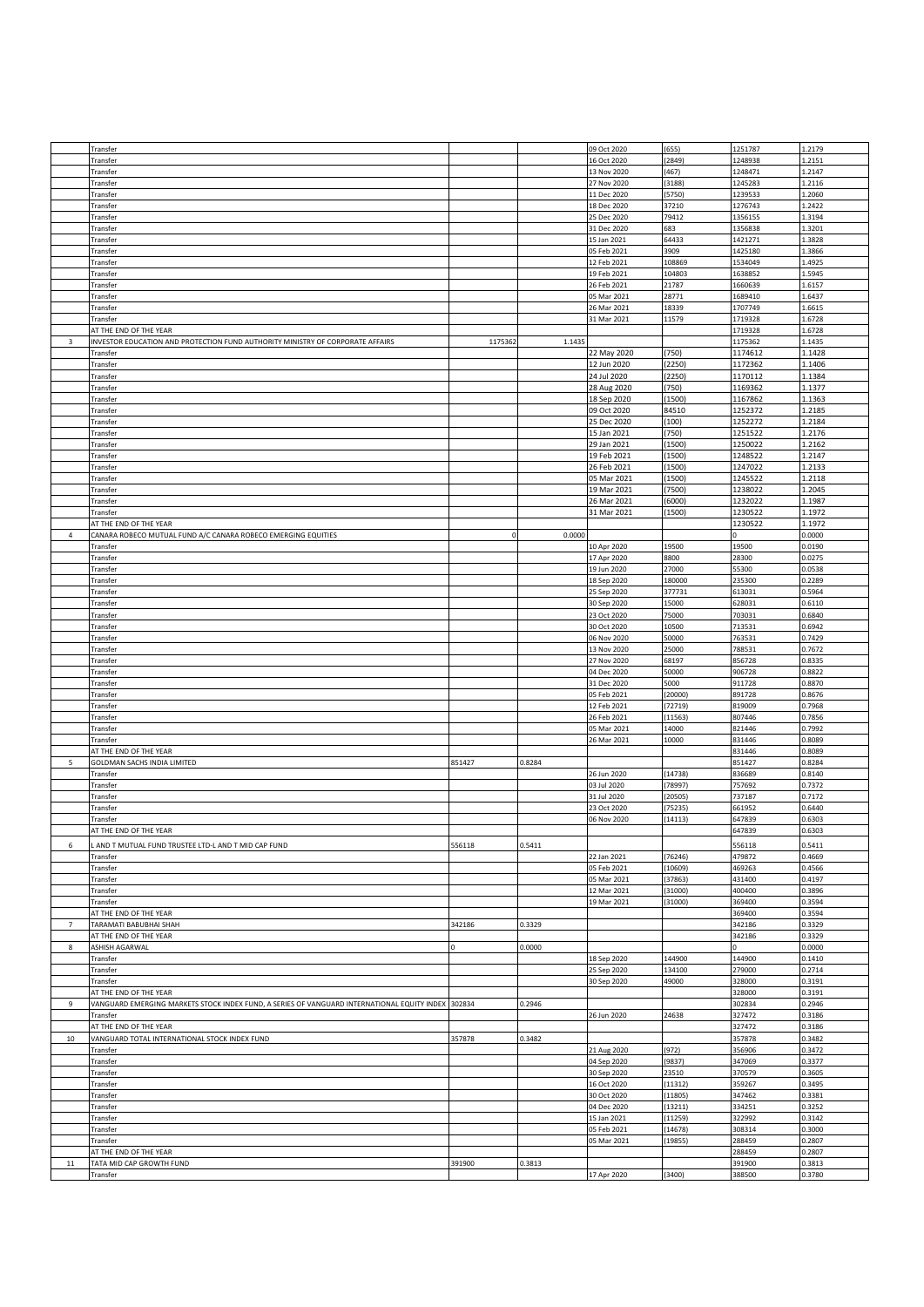|                     | Transfer                                                                                                                          |                                         |                                         |                                           |                           | 24 Apr 2020                         | (3000)                                         | 385500                    | 0.3751               |
|---------------------|-----------------------------------------------------------------------------------------------------------------------------------|-----------------------------------------|-----------------------------------------|-------------------------------------------|---------------------------|-------------------------------------|------------------------------------------------|---------------------------|----------------------|
|                     | Transfer                                                                                                                          |                                         |                                         |                                           |                           | 04 Sep 2020                         | 52100)                                         | 333400                    | 0.3244               |
|                     | Transfer                                                                                                                          |                                         |                                         |                                           |                           | 06 Nov 2020                         | 61782)                                         | 271618                    | 0.2643               |
|                     | Transfer                                                                                                                          |                                         |                                         |                                           |                           | 04 Dec 2020                         | 50000)                                         | 221618                    | 0.2156               |
|                     | Transfer                                                                                                                          |                                         |                                         |                                           |                           | 11 Dec 2020                         | 32700)                                         | 188918                    | 0.1838               |
|                     | Transfer                                                                                                                          |                                         |                                         |                                           |                           | 18 Dec 2020                         | (33418)                                        | 155500                    | 0.1513               |
|                     | AT THE END OF THE YEAR                                                                                                            |                                         |                                         |                                           |                           |                                     |                                                | 155500                    | 0.1513               |
| 12                  | SMALLCAP WORLD FUND, INC                                                                                                          |                                         |                                         | 928972                                    | 0.9038                    |                                     |                                                | 928972                    | 0.9038               |
|                     | Transfer                                                                                                                          |                                         |                                         |                                           |                           | 10 Jul 2020                         | (60482)                                        | 868490                    | 0.8450               |
|                     | Transfer                                                                                                                          |                                         |                                         |                                           |                           | 17 Jul 2020                         | (25655)                                        | 842835                    | 0.8200               |
|                     | Transfer                                                                                                                          |                                         |                                         |                                           |                           | 24 Jul 2020                         | 30253)                                         | 812582                    | 0.7906               |
|                     | Transfer                                                                                                                          |                                         |                                         |                                           |                           | 31 Jul 2020                         | 76592)                                         | 735990                    | 0.7161               |
|                     | Transfer                                                                                                                          |                                         |                                         |                                           |                           | 07 Aug 2020                         | (25172)                                        | 710818                    | 0.6916               |
|                     | Transfer                                                                                                                          |                                         |                                         |                                           |                           | 14 Aug 2020                         | (1778)                                         | 709040                    | 0.6898               |
|                     | Transfer                                                                                                                          |                                         |                                         |                                           |                           | 21 Aug 2020                         | (150550)                                       | 558490                    | 0.5434               |
|                     | Transfer                                                                                                                          |                                         |                                         |                                           |                           | 28 Aug 2020                         | (179764)                                       | 378726                    | 0.3685               |
|                     | Transfer                                                                                                                          |                                         |                                         |                                           |                           | 04 Sep 2020                         | (57279)                                        | 321447                    | 0.3127               |
|                     | Transfer                                                                                                                          |                                         |                                         |                                           |                           | 11 Sep 2020                         | (203359)                                       | 118088<br>$\Omega$        | 0.1149<br>0.0000     |
|                     | Transfer<br>AT THE END OF THE YEAR                                                                                                |                                         |                                         |                                           |                           | 18 Sep 2020                         | (118088)                                       | $\Omega$                  | 0.0000               |
| 13                  | LIFE INSURANCE CORPORATION OF INDIA                                                                                               |                                         |                                         | 518960                                    | 0.5049                    |                                     |                                                | 518960                    | 0.5049               |
|                     | Transfer                                                                                                                          |                                         |                                         |                                           |                           | 28 Aug 2020                         | (67698)                                        | 451262                    | 0.4390               |
|                     | Transfer                                                                                                                          |                                         |                                         |                                           |                           | 04 Sep 2020                         | 5442)                                          | 445820                    | 0.4338               |
|                     | Transfer                                                                                                                          |                                         |                                         |                                           |                           | 11 Sep 2020                         | 95500)                                         | 350320                    | 0.3408               |
|                     | Transfer                                                                                                                          |                                         |                                         |                                           |                           | 18 Sep 2020                         | 140599)                                        | 209721                    | 0.2040               |
|                     | Transfer                                                                                                                          |                                         |                                         |                                           |                           | 25 Sep 2020                         | (203930)                                       | 5791                      | 0.0056               |
|                     | Transfer                                                                                                                          |                                         |                                         |                                           |                           | 02 Oct 2020                         | 5791)                                          | O                         | 0.0000               |
|                     | AT THE END OF THE YEAR                                                                                                            |                                         |                                         |                                           |                           |                                     |                                                | $\mathbf 0$               | 0.0000               |
|                     | Shareholding of Directors and Key Managerial Personnel:                                                                           |                                         |                                         |                                           |                           |                                     |                                                |                           |                      |
|                     |                                                                                                                                   |                                         |                                         |                                           |                           |                                     |                                                |                           |                      |
|                     |                                                                                                                                   |                                         |                                         |                                           |                           |                                     |                                                |                           |                      |
|                     |                                                                                                                                   |                                         |                                         | Shareholding at the beginning of the year |                           |                                     | Cumulative Shareholding at the end of the year |                           |                      |
| Sr.No               | <b>Name</b>                                                                                                                       |                                         | <b>No.of Shares at</b><br>the beginning | % of the Shares                           | <b>Date</b>               | <b>Increasing/Decrea</b><br>sing in | Reason                                         | <b>No.Of shares</b>       | % of total Shares    |
|                     |                                                                                                                                   |                                         | end of the Year                         | of the company                            |                           |                                     |                                                |                           | of the company       |
|                     |                                                                                                                                   |                                         |                                         |                                           |                           | shareholding                        |                                                |                           |                      |
| $\mathbf{1}$        | <b>VINOD SARAF</b>                                                                                                                |                                         | 13900582                                | 13.524                                    |                           | $\pmb{0}$                           |                                                | 13900582                  | 13.524               |
| $\overline{2}$      | VINATI SARAF MUTREJA                                                                                                              |                                         | 1210620                                 | 1.178                                     |                           | $\pmb{0}$                           |                                                | 1210620                   | 1.178                |
| 3                   | <b>VIRAL SARAF MITTAL</b>                                                                                                         |                                         | 1042366                                 | 1.014                                     |                           | $\pmb{0}$                           |                                                | 1042366                   | 1.014                |
|                     | 4 JAYESH ASHAR - COO                                                                                                              |                                         |                                         |                                           |                           |                                     |                                                |                           |                      |
|                     | 5 N. K. GOYAL - CFO                                                                                                               |                                         |                                         |                                           |                           |                                     |                                                |                           |                      |
|                     | 6 MILIND WAGH - COMPANY SECRETARY                                                                                                 |                                         |                                         |                                           |                           |                                     |                                                |                           |                      |
|                     |                                                                                                                                   |                                         |                                         |                                           |                           |                                     |                                                |                           |                      |
|                     |                                                                                                                                   |                                         |                                         |                                           |                           |                                     |                                                |                           |                      |
|                     |                                                                                                                                   |                                         |                                         |                                           |                           |                                     |                                                |                           |                      |
| <b>INDEBTEDNESS</b> |                                                                                                                                   |                                         |                                         |                                           |                           |                                     |                                                |                           |                      |
|                     |                                                                                                                                   |                                         |                                         |                                           |                           |                                     |                                                |                           |                      |
|                     |                                                                                                                                   | <b>Secured Loans excluding deposits</b> |                                         |                                           | <b>Unsecured Loans</b>    |                                     | <b>Deposits</b>                                | <b>Total Indebtedness</b> |                      |
|                     |                                                                                                                                   |                                         |                                         |                                           |                           |                                     |                                                |                           |                      |
|                     |                                                                                                                                   |                                         |                                         |                                           |                           |                                     |                                                |                           |                      |
|                     | Indebtedness at the beginning of the financial year                                                                               |                                         |                                         |                                           |                           |                                     |                                                |                           |                      |
| i) Principal Amount |                                                                                                                                   |                                         |                                         |                                           |                           |                                     |                                                |                           |                      |
|                     | ii) Interest due but not paid                                                                                                     |                                         |                                         |                                           |                           |                                     |                                                |                           |                      |
|                     | iii) Interest accrued but not due                                                                                                 |                                         |                                         |                                           |                           |                                     |                                                |                           |                      |
|                     |                                                                                                                                   |                                         |                                         |                                           |                           |                                     |                                                |                           |                      |
| Total (i+ii+iii)    |                                                                                                                                   |                                         |                                         |                                           |                           |                                     |                                                |                           |                      |
|                     |                                                                                                                                   |                                         |                                         |                                           |                           |                                     |                                                |                           |                      |
|                     | Change in Indebtedness during the financial year                                                                                  |                                         |                                         |                                           |                           |                                     |                                                |                           |                      |
| Addition            |                                                                                                                                   |                                         |                                         |                                           |                           |                                     |                                                |                           |                      |
|                     | Reduction                                                                                                                         |                                         |                                         |                                           |                           |                                     |                                                |                           | $\ddot{\phantom{1}}$ |
|                     |                                                                                                                                   |                                         |                                         |                                           |                           |                                     |                                                |                           |                      |
| Net Change          |                                                                                                                                   |                                         |                                         |                                           |                           |                                     |                                                |                           |                      |
|                     |                                                                                                                                   |                                         |                                         |                                           |                           |                                     |                                                |                           |                      |
|                     | Indebtedness at the end of the financial year                                                                                     |                                         |                                         |                                           |                           |                                     |                                                |                           |                      |
| i) Principal Amount |                                                                                                                                   |                                         |                                         |                                           |                           |                                     |                                                |                           |                      |
|                     | ii) Interest due but not paid                                                                                                     |                                         |                                         |                                           |                           |                                     |                                                |                           |                      |
|                     | iii) Interest accrued but not due                                                                                                 |                                         |                                         |                                           |                           |                                     |                                                |                           |                      |
|                     |                                                                                                                                   |                                         |                                         |                                           |                           |                                     |                                                |                           |                      |
| Total (i+ii+iii)    |                                                                                                                                   |                                         |                                         |                                           |                           |                                     |                                                |                           |                      |
|                     |                                                                                                                                   |                                         |                                         |                                           |                           |                                     |                                                |                           |                      |
|                     | REMUNERATION OF DIRECTORS AND KEY MANAGERIAL PERSONNEL                                                                            |                                         |                                         |                                           |                           |                                     |                                                |                           |                      |
|                     |                                                                                                                                   |                                         |                                         |                                           |                           |                                     |                                                |                           |                      |
|                     | A. Remuneration to Managing Director, Whole-time Directors and/or Manager:                                                        |                                         |                                         |                                           |                           |                                     |                                                |                           |                      |
|                     |                                                                                                                                   |                                         |                                         |                                           |                           |                                     |                                                |                           | Rs. in Lakhs         |
|                     |                                                                                                                                   |                                         |                                         |                                           |                           | Name of MD/ED/WTD                   |                                                |                           |                      |
|                     |                                                                                                                                   |                                         |                                         |                                           |                           |                                     |                                                |                           |                      |
|                     | <b>Particulars of Remuneration</b>                                                                                                |                                         |                                         |                                           |                           | Ms. Vinati Saraf,                   | <b>Ms. Viral Saraf</b>                         |                           | <b>Total Amount</b>  |
| Sr.no.              |                                                                                                                                   |                                         |                                         |                                           | Mr. Vinod Saraf, Chairman | <b>Managing</b>                     | mittal, Director                               |                           |                      |
|                     |                                                                                                                                   |                                         |                                         |                                           |                           | <b>Director &amp; CEO</b>           | <b>CSR</b>                                     |                           |                      |
|                     |                                                                                                                                   |                                         |                                         |                                           |                           |                                     |                                                |                           |                      |
|                     | 1 Gross Salary                                                                                                                    |                                         |                                         |                                           |                           |                                     |                                                |                           |                      |
|                     | (a) Salary as per provisions contained in section 17(1) of the Income-tax Act, 1961                                               |                                         |                                         |                                           | 167.37                    | 126.03                              | 70.87                                          | 364.27                    |                      |
|                     | (b) Value of perquisites u/s 17(2) Income-tax Act, 1961<br>(c) Profits in lieu of salary under section 17(3) Income-tax Act, 1961 |                                         |                                         |                                           | Nil<br>Nil                | Nil<br>Nil                          | Nil<br>Nil                                     |                           | Nil<br>Nil           |

2 Nil Nil

Stock Option Nil

Nil Nil

Nil Nil Nil Nil

Nil